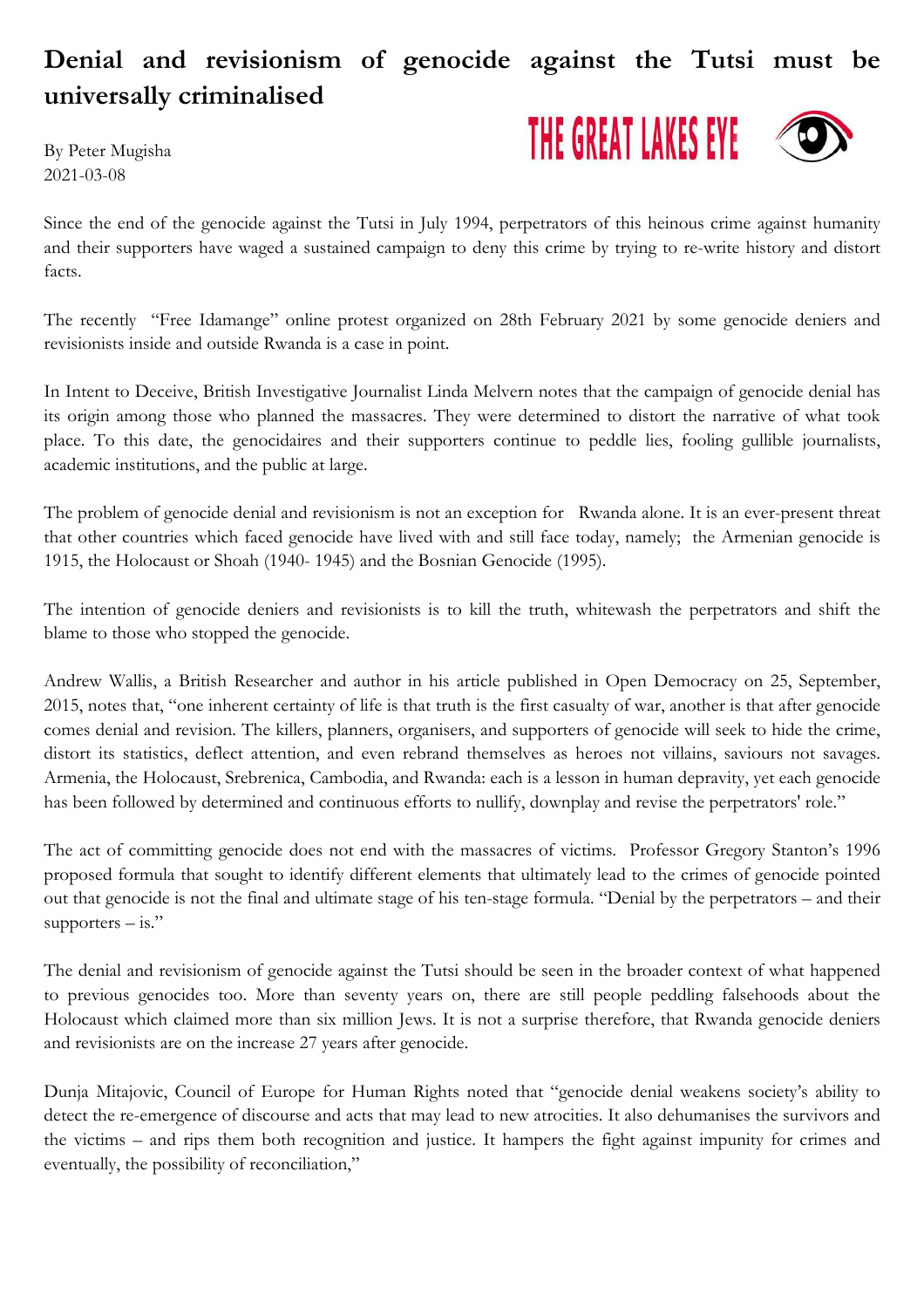Mitajovic further reminds that genocide denial concerns everybody because it undermines justice, and sows seeds of discord and mistrust among people, and thus increases the chances of conflicts in society and among countries. The truth should be protected from deniers and justice for the victims of the genocide is the best way to prevent genocides from occurring again, he observes.

The Armenian genocide is totally different because the perpetrator – the Turkish Ottoman Empire – was the victor and the Turkish government continues to fight tooth and nail for states not to recognise it. Imagine what could have happened if the Rwandan Patriotic Army (RPA) had not defeated the genocidaires and put an end to the mass-killings. They could have re-written a totally different narrative and absolved themselves of these crimes. But even today, how one can easily detect genocide deniers and revisionists, is their constant blame of RPF and President Kagame "for using genocide to silence the opposition" or the assertion that the government of Rwanda "commercialises genocide." This is a war like any other that has to be fought against genocide deniers.

The proliferation of the use of social media platforms to spread the denial and revisionism of genocide against the Tutsi is very worrying. It is worth noting that a similar trend on Holocaust denial is also prevailing. Joe Mulhall, a researcher at Hope Not Hate Organisation, observed in this organisation new publication that there is a "worrying generational shift and the changing nature of far-right Holocaust denial engendered by the explosion of the internet…and since the 2000s social media's arrival has had a profound impact, not just on the ability of the denial community to spread the ideas but more fundamentally on the idea of, and motivation for, holocaust denial itself."

In its January 2020 Report, the Rwanda's Senate found that some radio and television stations were set up by leaders of political organizations in exile with the aim of spreading the ideology of denial and revisionism. Some of them are extremists who are likely to have been involved in acts of genocide against the Tutsi.

Equally, western media outlets indulge in propagating genocide denial and revisionism almost on a regular basis. It is common practice on channels like BBC and VOA, to give space to outright genocide deniers without remorse, whereby the deniers are branded as "Rwanda opposition or Human rights activists." However, such western media does not for a single minute give space to Holocaust deniers! When it is genocide about of the Rwandan people, Black race, it's like their lives did not matter. The genocide survivors live with and endure this painful betrayal.

One of the most frequent challenges posed by Holocaust deniers is calling into question the "6 million" figure. Various deniers claim the number is only a million or a few hundred thousand." Likewise, in a recent a debate on one Rwandan social media, one participant dared to challenge the number of Tutsi massacred in 1994. According to her sickening view, that number is implausible because, she argued, during the 1993 Census, the Tutsi were just about 800,000. In her opinion, there could not have been one million dead!

People are at liberty to fool around and invent new figures by minimizing the number of Tutsi genocide victims, but doing so about the Holocaust. For instance, in 1985, the Ontario government in Canada prosecuted Ernst Zundel for distributing a pamphlet entitled Did Six Million Really Die? Zundel was tried under a law banning the knowing distribution of false news

However, because the adversarial legal system derived from the British common law lets the defence make its own case, Zundel was able to present several witnesses who explained to the jury why his belief that the Holocaust never happened was sincere. The trial thus became a debate over the Holocaust itself. Although a jury twice found Zundel guilty, some media headlines conveyed the idea that the Holocaust was in doubt. Finally, in 1992 the Canadian Supreme Court held that the false news law was unconstitutional.